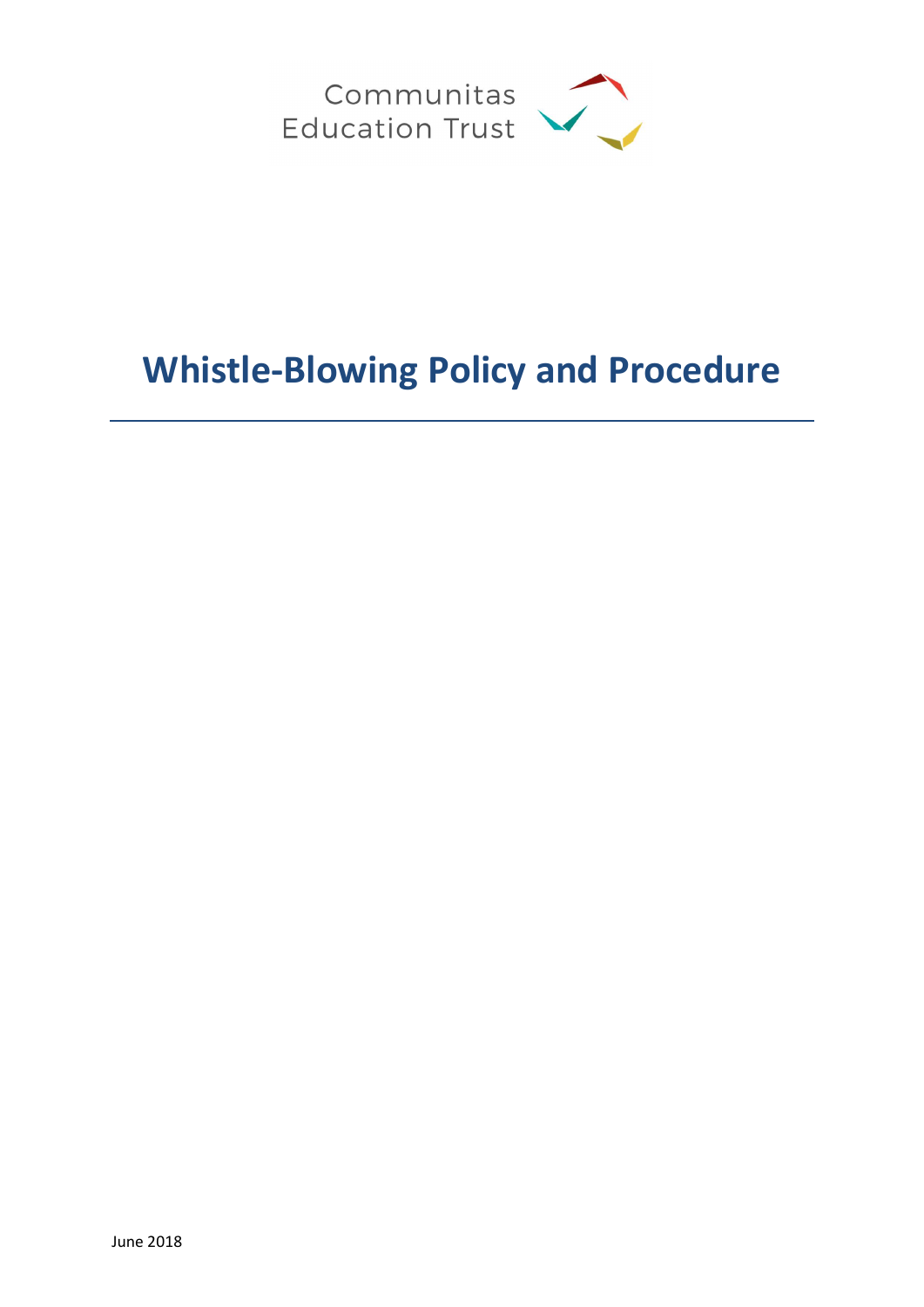## 1. Purpose

1.1. To set out the Trust Boards policy and procedure for dealing with concerns raised by employees which relate to suspected wrongdoing or dangers at work (see paragraph 3). Allegations of child abuse against teachers and other staff and volunteers is being dealt with in accordance with Keeping Children Safe in Education statutory guidance for schools and colleges.

## 2. Background

- 2.1. As employees are often the first to realise that there may be something wrong within the school, it is important that they feel able to express their concerns without fear of harassment or victimisation. Otherwise they may find it easier to ignore the concern rather than report it. The Public Interest Disclosure Act 1998 recognises this fact and is designed to protect employees, who make certain disclosures of information in 'the public interest', from detriment and/or dismissal. This policy builds on the provisions of the Act.
- 2.2. The Trustee board is committed to the highest possible standard of operation, probity and accountability. In line with that commitment, employees, officers, consultants, contractors, volunteers, casual workers and agency workers with serious concerns are encouraged to come forward and voice those concerns. This policy document makes it clear that employees can do so without fear of reprisals; it is intended to encourage and enable employees to raise serious concerns within the school rather than overlooking a problem or alerting anyone external to the school.
- This policy does not form part of any employee's contract of employment and it may be amended at any time.

# 3. Aims of the Policy

- 3.1. This policy aims to:
- provide avenues for employees to raise concerns internally as a matter of course, and receive feedback on any action taken;
- provide for matters to be dealt with quickly and appropriately; and ensure that concerns are taken seriously and treated consistently and fairly;
- reassure employees that they will be protected from reprisals or victimisation for whistleblowing where they have a genuine concern;
- allow employees to take the matter further if they are dissatisfied with the Trustee board's response.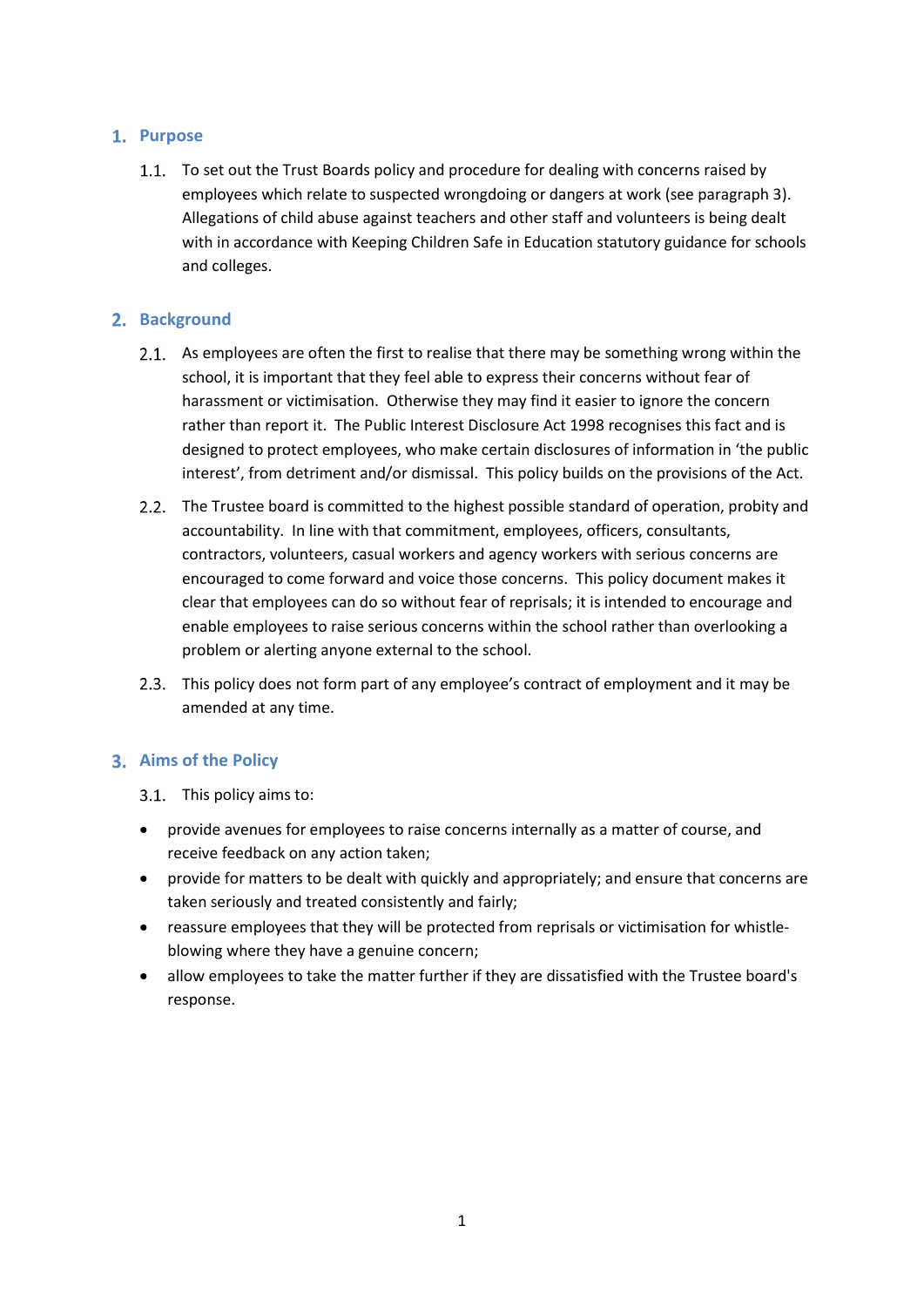- 3.2. A whistleblower is a person who raises a genuine concern relating to the matters below. If employees have any genuine concerns related to suspected wrongdoing or danger affecting any of our activities (a whistleblowing concern) s/he should report it under this policy. Whistleblowing is the disclosure of information which relates to suspected wrongdoing or dangers at work. This may include:
	- (a) criminal activity;
	- (b) miscarriages of justice;
	- (c) danger to health and safety;
	- (d) damage to the environment;
	- (e) failure to comply with any legal or professional obligation or regulatory requirements;
	- (f) bribery;
	- (g) financial fraud or mismanagement;
	- (h) negligence;
	- (i) breach of our internal policies and procedures;
	- (j) conduct likely to damage our reputation;
	- (k) unauthorised disclosure of confidential information;
	- (l) public examination fraud;
	- (m) the deliberate concealment of any of the above matters.
- Before initiating the procedure employees should consider the following:
	- the responsibility for expressing concerns about unacceptable practice or behaviour rests with all employees;
	- employees should use line manager or team meetings and other opportunities to raise questions and seek clarification on issues which are of day-to-day concern;
	- whilst it can be difficult to raise concerns about the practice or behaviour of a colleague, employees must act to prevent an escalation of the problem and to prevent themselves being potentially implicated.
- This policy should not be used for complaints about an employee's personal circumstances, such as the way s/he has been treated at work. In these cases an employee should use the school's Grievance Procedure (or anti-harassment and bullying policy as appropriate); if the matter relates to salary, the salary review procedures documented in the school's pay policy.

# 4. Safeguards

## 4.1. Harassment or Victimisation

4.1.1. The Trustee board recognises that the decision to report a concern can be a difficult one to make, not least because of the fear of reprisal from those responsible for the malpractice. The Trustee board will not tolerate harassment or victimisation and will take action to protect employees when they have a genuine concern.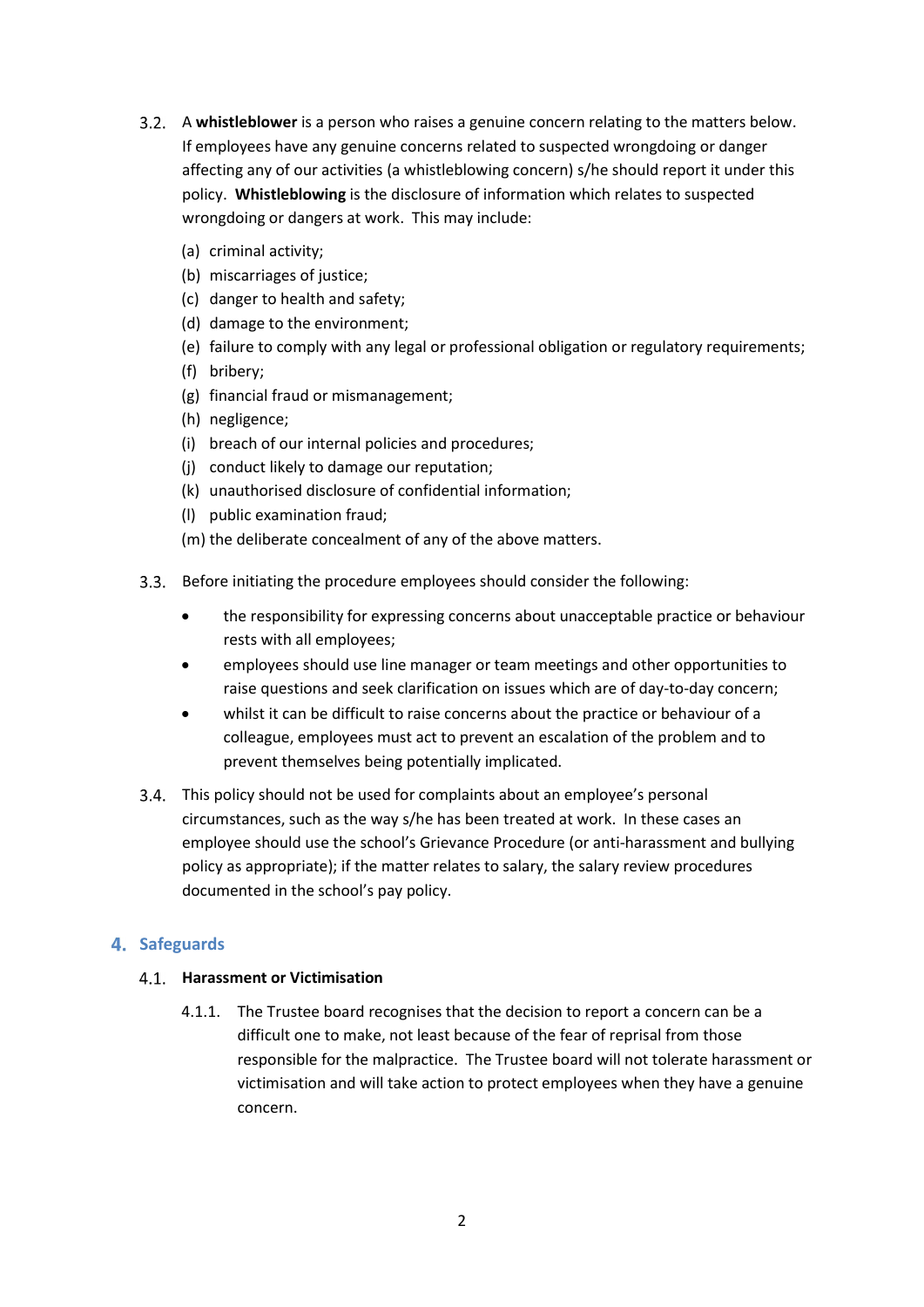4.1.2. This does not mean that if an employee is already the subject of internal procedures such as disciplinary or redundancy, that those procedures will be halted as a result of that employee raising a concern under the whistleblowing policy.

## 4.2. Confidentiality

- 4.2.1. We hope that staff will feel able to voice whistleblowing concerns openly under this policy. The Trustee board will make every effort to protect an employee's identity if confidentiality is requested.
- 4.2.2. As indicated above, identity will be protected as far as possible, but should the investigation into the concern require the employee to be named as the source of the information, that this will be discussed with the employee before their name is disclosed.

## 4.3. Anonymous Allegations

- 4.3.1. Employees are encouraged to put their name to an allegation. Proper investigation may be more difficult or impossible if we cannot obtain further information and it is also more difficult to establish whether allegations are credible. Anonymous allegations will be considered at the discretion of the Trustee board. In exercising the discretion, the factors to be taken into account would include:
	- the seriousness of the issues raised;
	- the credibility of the concern; and
	- the likelihood of confirming the allegation from attributable sources.

## Untrue Allegations

4.4.1. If an employee makes an allegation where s/he has a genuine concern, but it is not confirmed by the investigation, no action will be taken against that employee. If, however, we conclude that an employee has made malicious or vexatious allegations, or with a view to personal gain, disciplinary action may be taken against that employee.

## Unfounded Allegations

4.5.1. Following investigation, allegations may be confirmed as unfounded. This outcome will be notified to the employee who raised the concern, who will be informed that the Trustee board deems the matter to be concluded and that it should not be raised again unless new evidence becomes available.

## 4.6. Support to Employees

4.6.1. It is recognised that raising concerns can be difficult and stressful. Advice and support will be made available, as appropriate, to both the employee(s) raising the concerns and any employee(s) subject to investigation.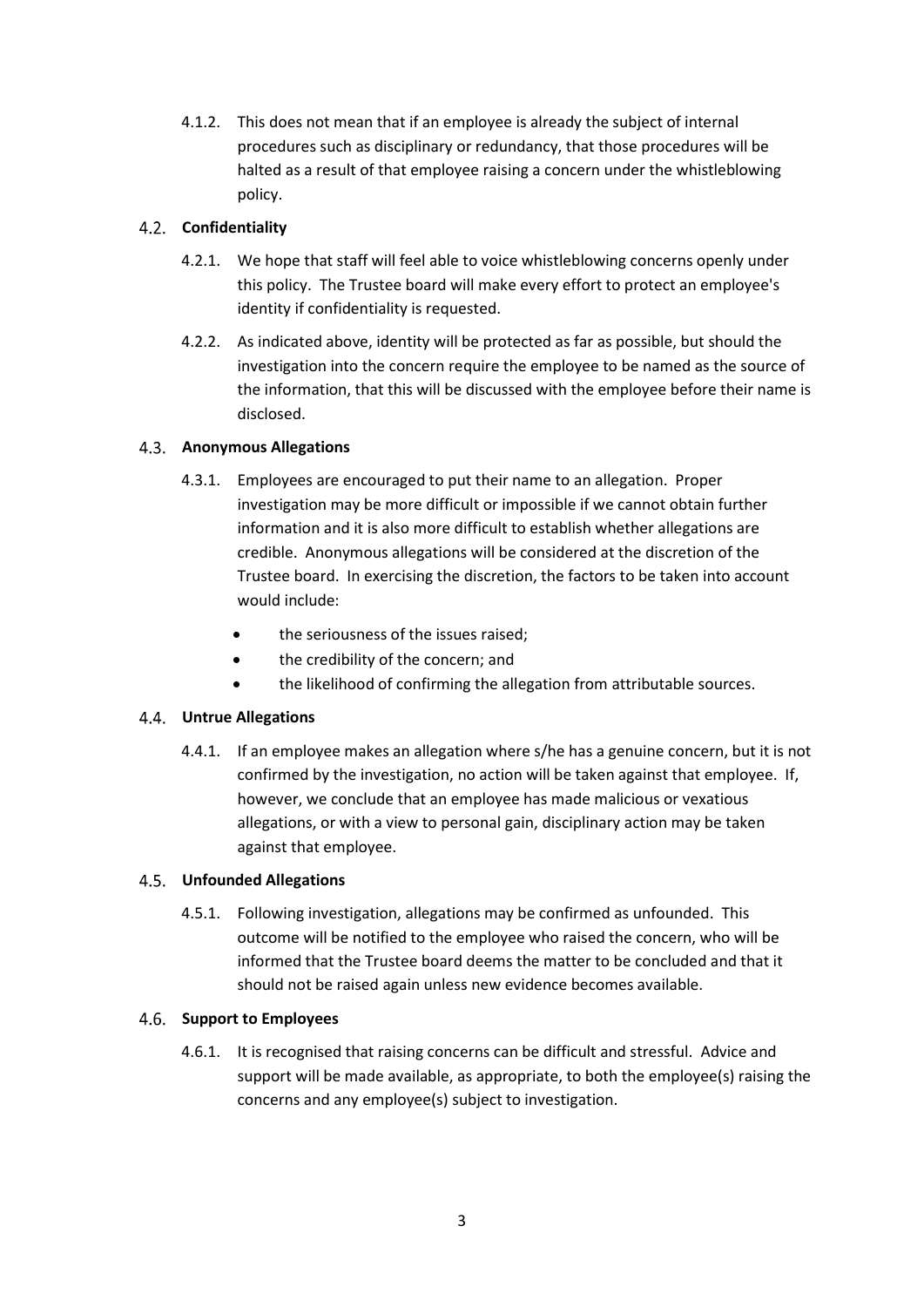#### 5. How to raise a Concern

- 5.1. As a first step, an employee should normally raise concerns with their immediate manager or their manager's superior. This depends, however, on the seriousness and sensitivity of the issues and who is involved. For example, if an employee believes that their immediate manager or their manager's superior is involved, s/he should approach the Headteacher or Chair of Governors. An employee (including the Headteacher and members of the leadership team) can by-pass the direct management line and the Trustee board if s/he feels the overall management and Trustee board of a school is engaged in an improper course of action. In this case please refer to section 7 below.
- Concerns are better raised in writing. The employee should set out the background and history of the concerns, giving names, dates and places where possible, and the reasons why s/he is particularly concerned about the situation. If an employee does not feel able to put the concern in writing, s/he should telephone or meet the appropriate person. It is important that, however the concern is raised, the employee makes it clear that s/he is raising the issue via the whistle-blowing procedure.
- 5.3. The earlier an employee expresses the concern, the easier it is to take action.
- Although an employee is not expected to prove the truth of an allegation, s/he will need to demonstrate to the person contacted that there are sufficient grounds for the concern.
- 5.5. In some instances it may be appropriate for an employee to ask the trade union to raise a matter on the employee's behalf.
- At each meeting under this policy the employee may bring a colleague or trade union representative. The companion must respect the confidentiality of the disclosure and any subsequent investigation.

## **6. The Role of Senior Managers**

- A Senior Manager may be informed by an employee about concern(s) and that s/he is "blowing the whistle" within the procedure in person; or in writing or over the phone.
- The Senior Manager should respond immediately by arranging to meet with the employee to discuss the concern(s) as soon as possible.

#### 6.3. Stage One:

- 6.3.1. At the initial meeting the Senior Manager should establish that:
	- there is genuine cause and sufficient grounds for the concern; and
	- the concern has been appropriately raised via the Whistle-blowing Policy.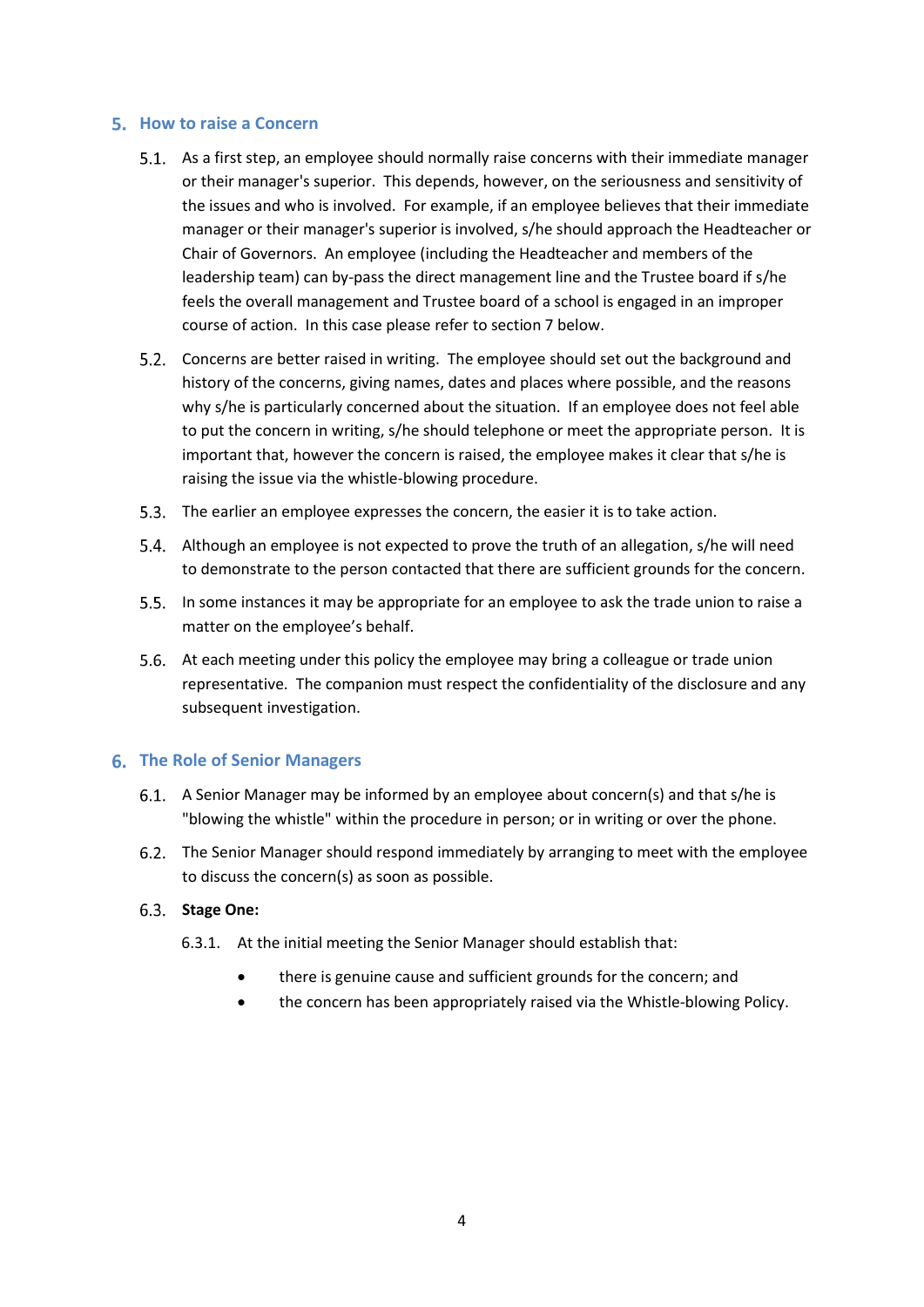- 6.3.2. The Senior Manager should ask the employee, to put their concern(s) in writing, if s/he has not already done so. If the employee is unable to do this the senior manager will take down a written summary of his/her concern/s and provide him/her with a copy after the meeting. The Senior Manager should make notes of the discussions with the employee. The employee's letter and/or senior manager's notes should make it clear that the employee is raising the issue via the whistle-blowing procedure and provide:
	- the background and history of the concerns; and
	- names, dates and places (where possible); and
	- the reasons why the employee is particularly concerned about the situation.
- 6.3.3. The employee should be asked to date and sign their letter and/or the notes of any discussion. The Senior Manager should positively encourage the employee to do this, as a concern expressed anonymously is much less powerful and much more difficult to address, especially if the letter/notes become evidence in other proceedings, e.g. an internal disciplinary hearing.
- 6.3.4. The Senior Manager should follow the policy as set out above and in particular explain to the employee:
	- who he/she will need to speak to in order to determine the next steps (e.g. Headteacher);
	- what steps s/he intends to take to address the concern;
	- how s/he will communicate with the employee during and at the end of the process. It should be noted that the need for confidentiality may prevent the school giving the employee specific details of any necessary investigation or any necessary disciplinary action taken as a result;
	- that the employee will receive a written response within ten working days;
	- that their identity will be protected as far as possible, but should the investigation into the concern require the employee to be named as the source of the information, that this will be discussed with the employee before their name is disclosed;
	- that the Trustee board will do all that it can to protect the employee from discrimination and/or victimisation;
	- that the matter will be taken seriously and investigated immediately;
	- that if the employee's concern, though raised as a genuine concern, is not confirmed by the investigation, no punitive action will be taken against them;
	- if clear evidence is uncovered during the investigation that s/he has made a malicious or vexatious allegation, disciplinary action may be taken against them; and
	- the investigation may confirm their allegations to be unfounded in which case the Trustee board will deem the matter to be concluded unless new evidence becomes available.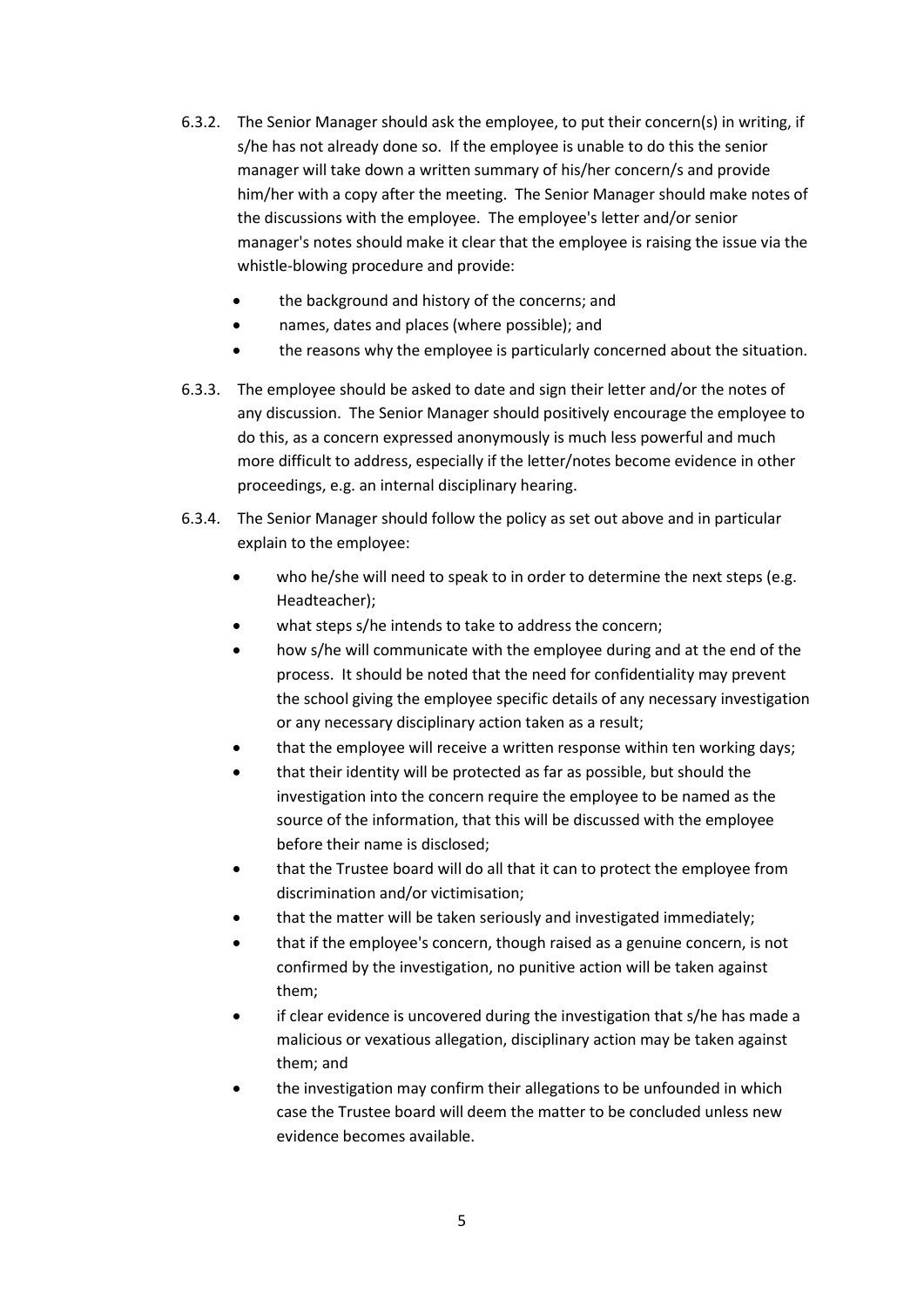#### 6.4. Stage Two:

- 6.4.1. Following the initial meeting with the employee, the Senior Manager should consult with the Headteacher or Local Chair of Governors to determine whether an investigation is appropriate and, if so, what form it should take. A record should be made of the decisions and/or agreed actions.
- 6.4.2. It may be necessary, with anonymous allegations, to consider whether it is possible to take any further action. When making this decision, Senior Managers should take the following factors into account:
	- the seriousness of the issue(s) raised;
	- the credibility of the concern(s); and
	- the likelihood of confirming the allegation(s) from attributable sources.
- 6.4.3. In some cases, it may be possible to resolve the concern(s) simply, by agreed action or an explanation regarding the concern(s), without the need for further investigation. However, depending on the nature of the concern(s) it may be necessary for the concern(s) to:
	- be investigated internally;
	- be referred to the police;
	- be referred to the external auditor;
	- form the subject of an independent inquiry.
- 6.4.4. Senior Managers should have a working knowledge and understanding of other school policies and procedures, e.g. grievance, disciplinary, harassment, child protection procedures, to ensure that concerns raised by employees are addressed via the appropriate procedure/process. Advice is available from EPM.

## 6.5. Stage Three:

- 6.5.1. Within ten working days of a concern being received, the manager receiving the concern (at paragraph 5.1 above) must write to the employee:
	- acknowledging that the concern has been received;
	- indicating how they propose to deal with the matter;
	- giving an estimate of how long it will take to provide a final response; and/or
	- telling the employee whether any initial enquiries have been made; and
	- telling the employee whether further investigations will take place, and if not why not; and/or
	- letting the employee know when s/he will receive further details if the situation is not yet resolved